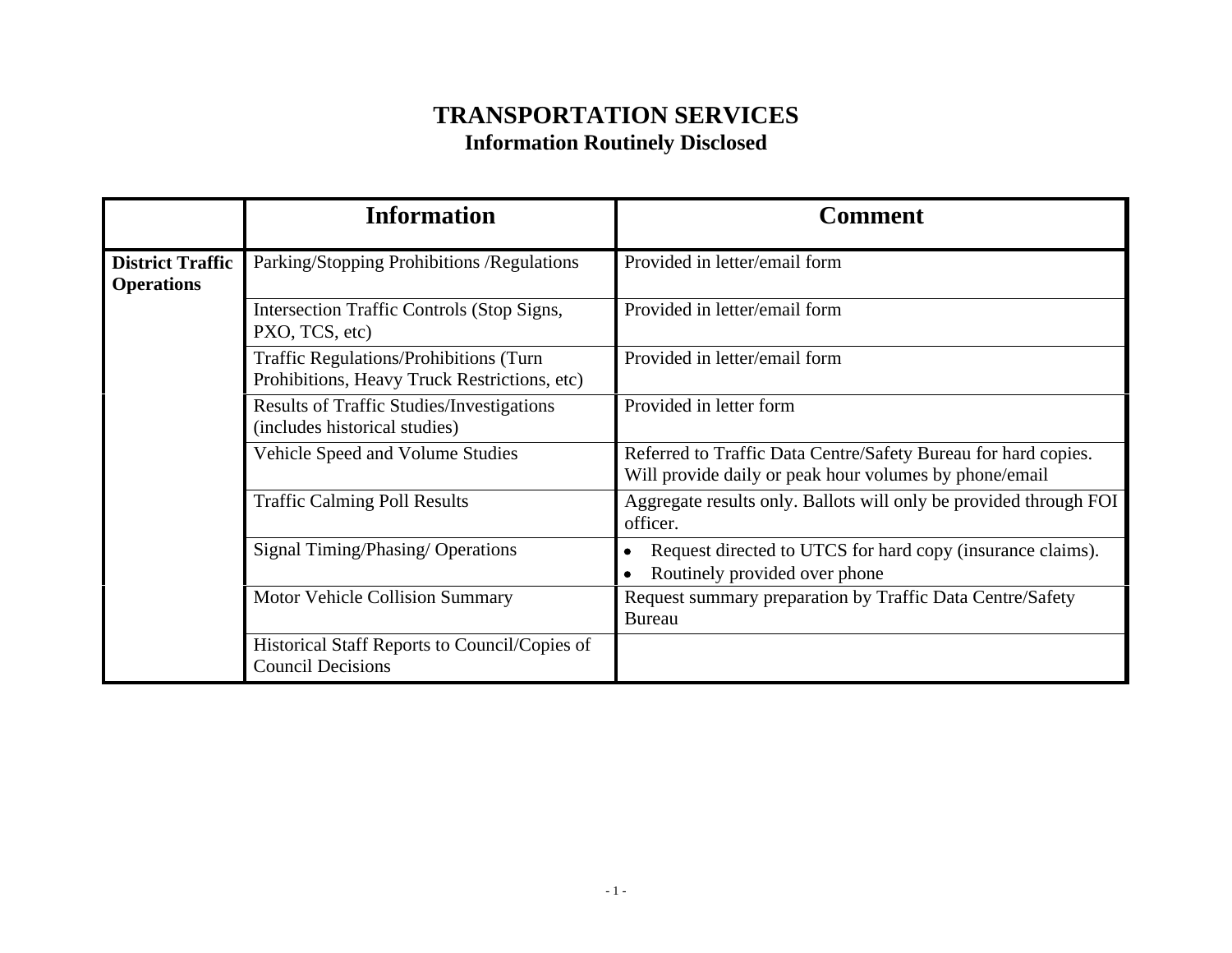|                                           | <b>TRANSPORTATION SERVICES</b><br><b>Information Routinely Disclosed</b> |                                                                                                                                                                               |
|-------------------------------------------|--------------------------------------------------------------------------|-------------------------------------------------------------------------------------------------------------------------------------------------------------------------------|
|                                           | <b>Information</b>                                                       | <b>Comment</b>                                                                                                                                                                |
| <b>District Road</b><br><b>Operations</b> | Winter Level Of Service Data                                             | Activation time and duration of operation for road ploughs,<br>sidewalk ploughs, and salt trucks<br>Seasonal summary of each of the winter services.<br>Salt Management Plan. |
|                                           | Summer Level Of Service Data                                             | Grass cutting frequency.<br>Road sweeping and flushing frequency<br>Criteria to replace concrete sidewalk and curb.                                                           |
|                                           | <b>Summer and Winter Contracts</b>                                       | Successful contractor and low bid price.<br>Blank copies of contracts                                                                                                         |
|                                           | Capital Program                                                          | Capital Road Resurfacing program including road sections and<br>affected areas programmed by year.                                                                            |
|                                           | Roads By-Law                                                             |                                                                                                                                                                               |
|                                           | Snow and Ice Control Records                                             |                                                                                                                                                                               |
|                                           | Permit Information                                                       |                                                                                                                                                                               |
|                                           | Approved Levels of Service or Policies/<br>Guidelines                    |                                                                                                                                                                               |
|                                           |                                                                          |                                                                                                                                                                               |
|                                           |                                                                          | $-2-$                                                                                                                                                                         |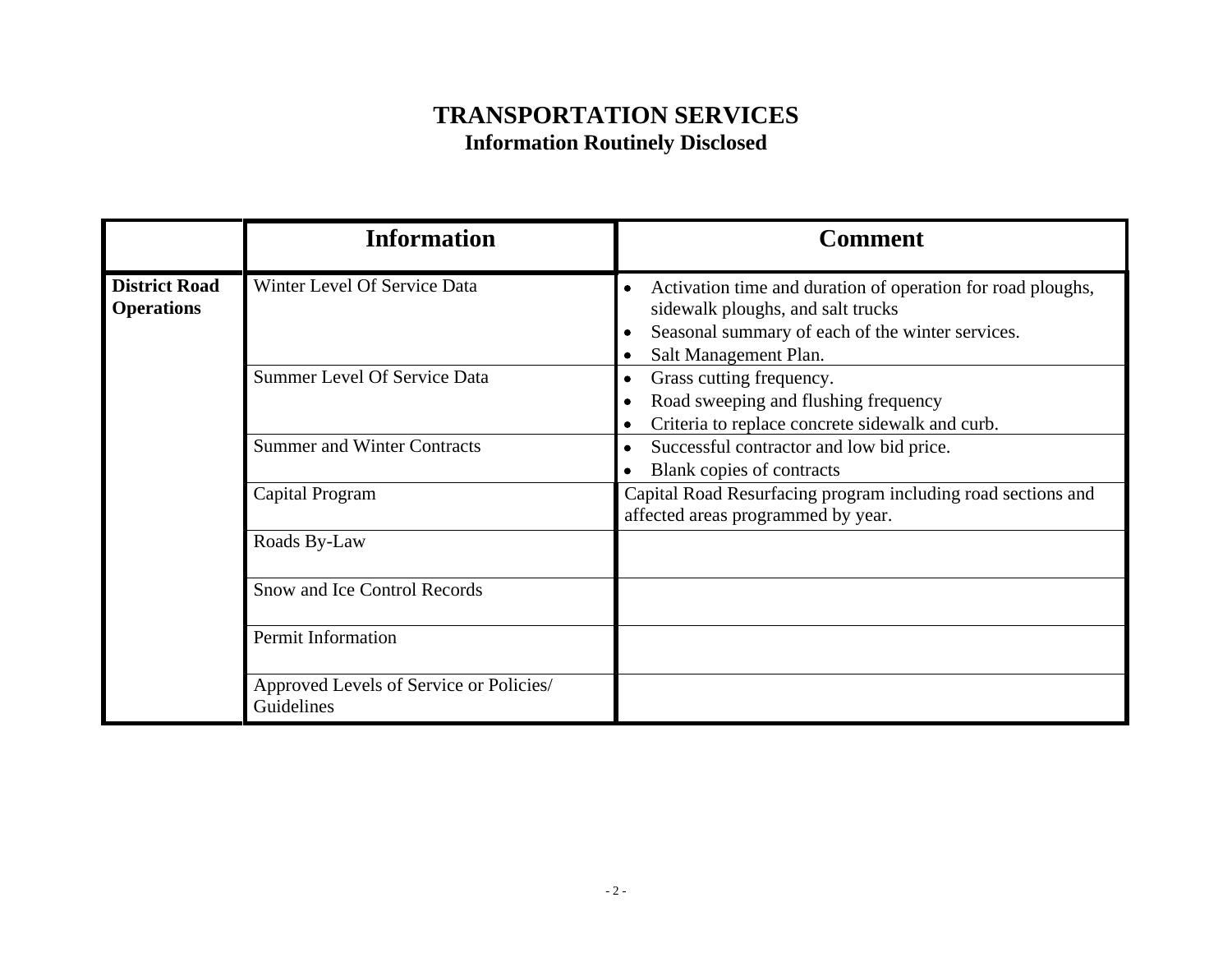|                   | <b>TRANSPORTATION SERVICES</b>                                                           |                                                                    |  |
|-------------------|------------------------------------------------------------------------------------------|--------------------------------------------------------------------|--|
|                   | <b>Information Routinely Disclosed</b>                                                   |                                                                    |  |
|                   | <b>Information</b>                                                                       | <b>Comment</b>                                                     |  |
| District Traffic  | Guidelines for the preparation of<br><b>Planning/Right</b> Transportation Impact Studies | Emailed upon request                                               |  |
| -Of-Way           | Guidelines for using Synchro Software V5.0                                               | Emailed upon request                                               |  |
| <b>Management</b> | Saturation Flow Rates for the City of Toronto                                            | Emailed upon request                                               |  |
|                   | Capacity Analysis Guidelines using CCG<br><b>Based Software</b>                          | Emailed upon request                                               |  |
|                   | <b>Accessibility Design Guidelines</b>                                                   | Emailed upon request                                               |  |
|                   | <b>Toronto Standard Drawings</b>                                                         | Emailed upon request                                               |  |
|                   | <b>Residential Driveway Entrance Policy</b>                                              | Faxed upon request                                                 |  |
|                   | Conveyance Information                                                                   | Contact Survey and Mapping and email applicant with<br>information |  |
|                   | Payment-in-Lieu of Parking Policy                                                        | Emailed upon request                                               |  |
|                   | Public or Private land (i.e. Road Allowance)                                             | Contact Survey and Mapping and email applicant with<br>information |  |
|                   | Approved Site Plan Copy                                                                  | Routinely provided                                                 |  |
|                   | <b>Information on Lane Closing Process</b>                                               | Routinely provided                                                 |  |
|                   | Applications for:                                                                        | Routinely provided                                                 |  |
|                   | <b>Street Event</b>                                                                      |                                                                    |  |
|                   | <b>Residential and Commercial Boulevard</b>                                              |                                                                    |  |
|                   | Parking                                                                                  |                                                                    |  |
|                   | <b>Street Occupancy Permits</b>                                                          |                                                                    |  |
|                   | <b>Street Allowance Construction Permits</b>                                             |                                                                    |  |
|                   | <b>On-Street Permit Parking</b>                                                          |                                                                    |  |
|                   | <b>Encroachment Agreements</b>                                                           |                                                                    |  |
|                   | By-laws including:                                                                       | Provided when requested                                            |  |
|                   | • Disabled Parking                                                                       |                                                                    |  |
|                   | • Roads By-law;                                                                          |                                                                    |  |
|                   | Drainage By-law;                                                                         |                                                                    |  |
|                   | Idling By-law; and                                                                       |                                                                    |  |
|                   | Leaf, Grass and Snow By-law.                                                             |                                                                    |  |
|                   | <b>Historical Council Decisions</b>                                                      |                                                                    |  |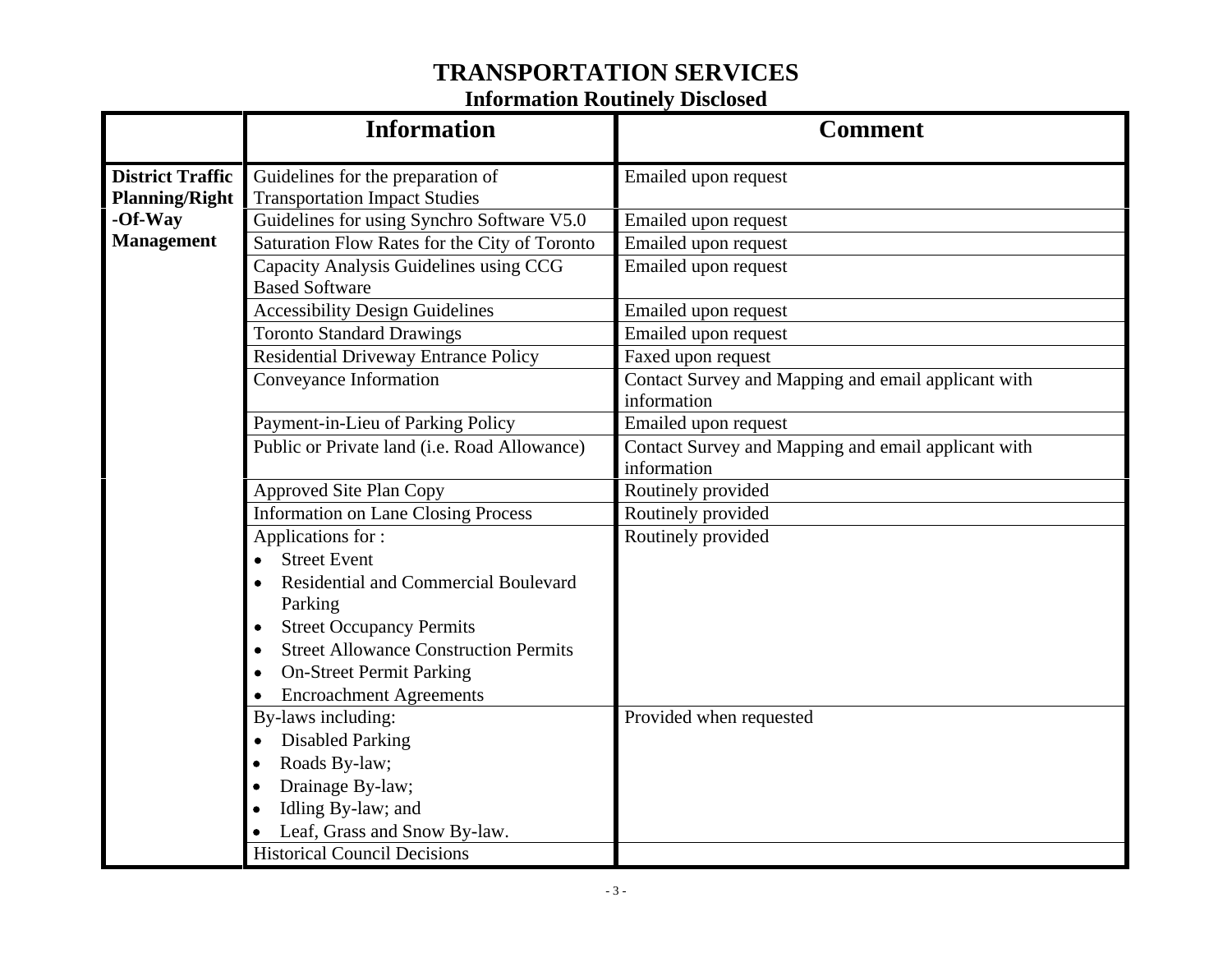| <b>Information</b>                                                                                                                                                                                                                                                                | <b>Comment</b>                                                                                                                                                                                                |
|-----------------------------------------------------------------------------------------------------------------------------------------------------------------------------------------------------------------------------------------------------------------------------------|---------------------------------------------------------------------------------------------------------------------------------------------------------------------------------------------------------------|
| Traffic<br>Camera Locations<br><b>Management</b><br>Press release regarding number of red light<br>Centre<br>camera charges<br>RESCU (freeway management system) Video<br>Feed<br><b>RESCU Traffic Flow Information</b><br>Traffic Signal Timing/Phasing/Operation<br>Information | Available on Web Site<br>Issued via Media<br>Don't have the records most of the time<br>Routinely provided<br>Routinely provided                                                                              |
| <b>Electrical Traffic Control Device Drawings</b><br>and Specifications<br>New Traffic Signal Installation Schedule<br>Traffic Volume Information<br>Motor Vehicle Collision Summaries                                                                                            | Hard copies or TIF images only (digital copies not provided)<br>Hard copies of PDF files are forwarded to requestor on a regular<br>basis<br>Hard copies of PDF files are forwarded to requestor on a regular |